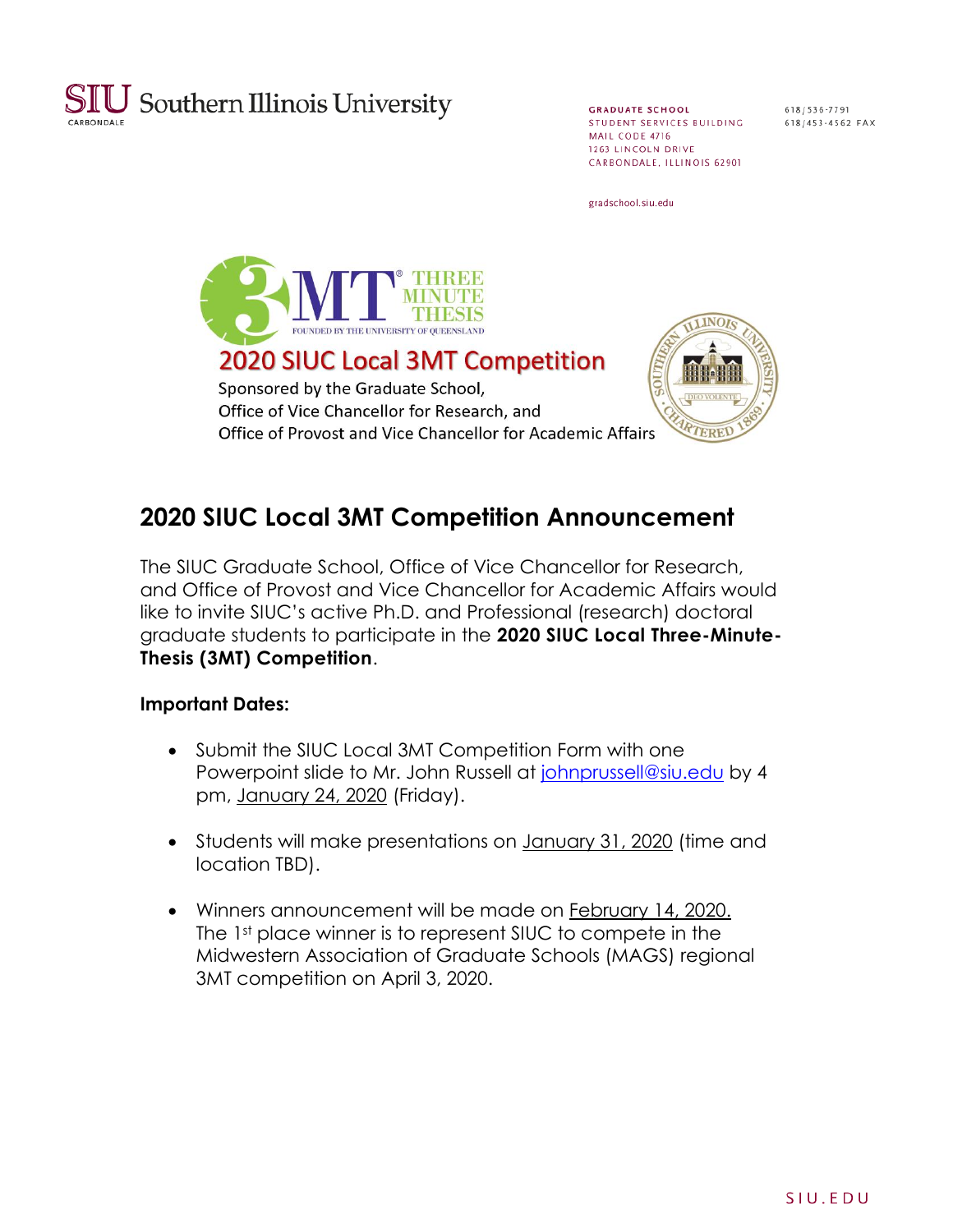#### **Awards**

Three awards will be given:

- The first-place award: \$700 for travel to MAGS Annual Meeting plus \$500 in cash.
- The second-place award: \$500 in cash.
- The third-place award: \$300 in cash.

#### **WHAT IS 3MT?**

This research communication competition originally developed by The University of Queensland (UQ) in 2008. Over time the contest has exploded in popularity, and 3MT contests now occur worldwide at over 600 universities/institutions across 65 countries. SIU Carbondale is one of the participating institutions. <https://threeminutethesis.uq.edu.au/>

The 3MT competition challenges students to summarize their research or scholarship for a non-specialist audience using only three minutes of speech using pre-determined guidelines and a single PowerPoint slide. A panel of judges scores each student to determine a winner.

## **Eligibility**

Active PhD and Professional Doctorate (Research) candidates who have successfully passed their confirmation milestone (including candidates whose dissertation is under submission) by the date of their first presentation are eligible to participate in 3MT competition. Graduates are not eligible.

Participants must be an enrolled student at some point during the academic year in which the MAGS competition (April 3, 2020).

#### **Competition Rules**

• A single static PowerPoint slide is permitted. No slide transitions, animations or 'movement' of any description are allowed. The slide is to be presented from the beginning of the oration.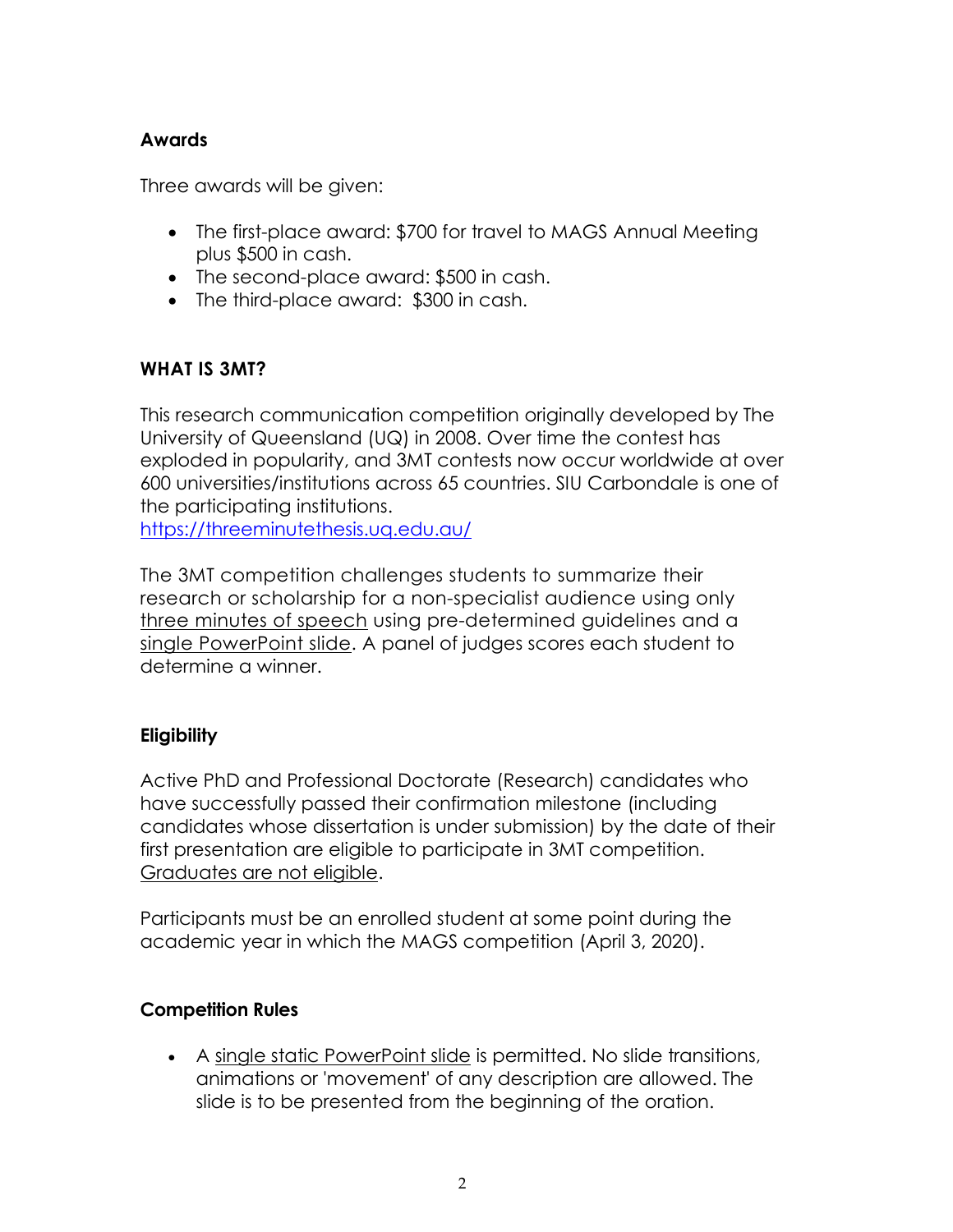- No additional electronic media (e.g. sound and video files) are permitted.
- No additional props (e.g. costumes, musical instruments, laboratory equipment) are permitted.
- Presentations are limited to 3 minutes maximum and competitors exceeding 3 minutes are disqualified.
- Presentations are to be spoken word (e.g. no poems, raps or songs).
- Presentations are to commence from the stage.
- Presentations are considered to have commenced when a presenter starts their presentation through either movement or speech.
- The decision the adjudicating panel is final.

# **Judging Criteria**

All presentations will be evaluated and scored using the following criteria, as established by the [international](https://threeminutethesis.uq.edu.au/resources/judging-criteria) competition.

## **Comprehension and content**

- Did the presentation provide an understanding of the background and significance to the research question being addressed, while explaining terminology and avoiding jargon?
- Did the presentation clearly describe the impact and/or results of the research, including conclusions and outcomes?
- Did the presentation follow a clear and logical sequence?
- Was the thesis topic, research significance, results/impact and outcomes communicated in language appropriate to a nonspecialist audience?
- Did the presenter spend adequate time on each element of their presentation - or did they elaborate for too long on one aspect or was the presentation rushed?

# **Engagement and communication**

- Did the oration make the audience want to know more?
- Was the presenter careful not to trivialise or generalise their research?
- Did the presenter convey enthusiasm for their research?
- Did the presenter capture and maintain their audience's attention?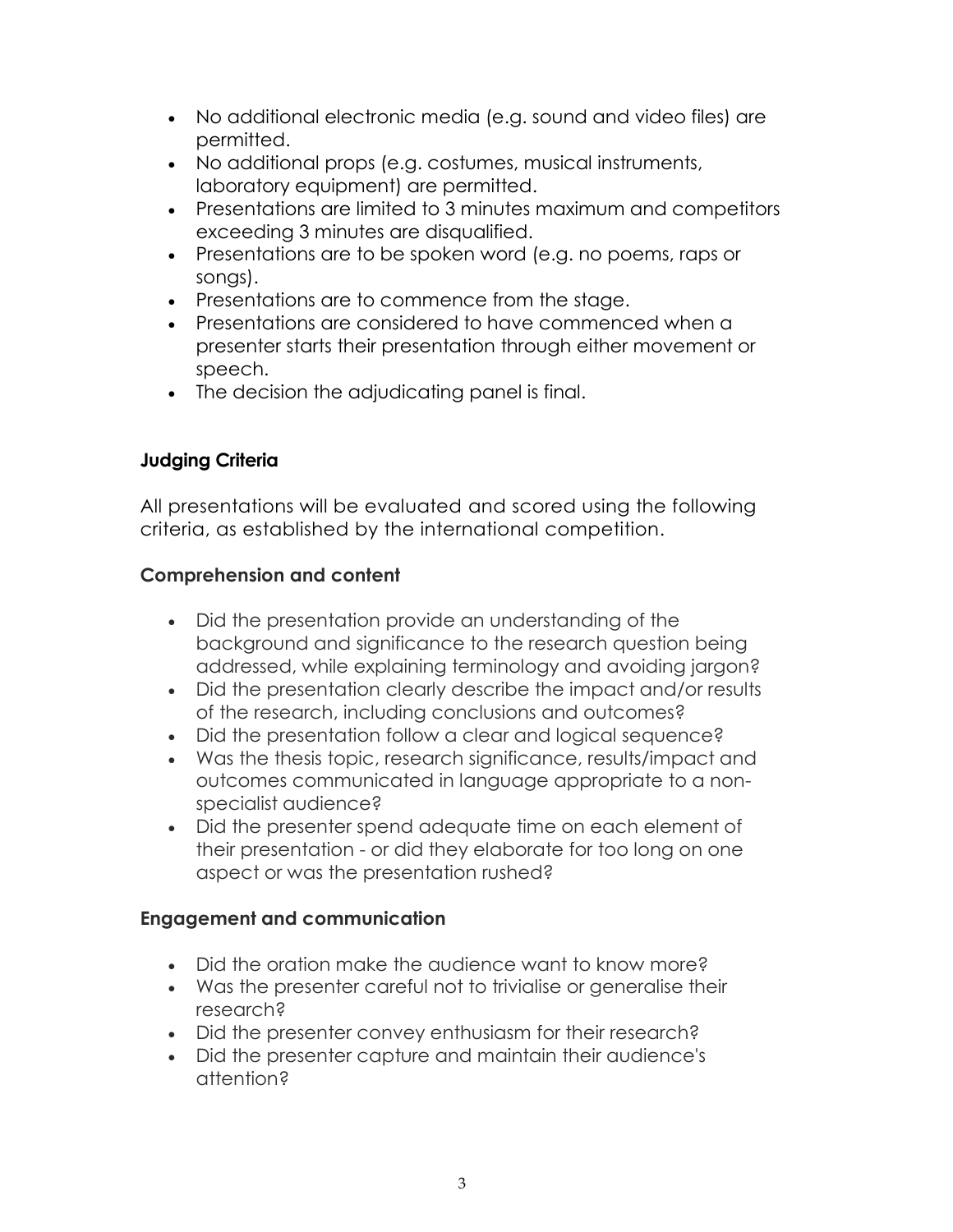- Did the speaker have sufficient stage presence, eye contact and vocal range; maintain a steady pace, and have a confident stance?
- Did the PowerPoint slide enhance the presentation was it clear, legible, and concise?

\*Last updated Feburary 2018

# **WATCH 3MT PRESENTATIONS FROM AROUND THE WORLD**

<https://threeminutethesis.uq.edu.au/watch-3mt>

# **3MT Competitor Guide**

# **3MT Drafting**

#### **Write for your audience**

- Avoid jargon and academic language.
- Explain concepts and people important to your research you may know all about Professor Smith's theories but your audience may not.
- Highlight the outcomes of your research, and the desired outcome.
- Imagine that you are explaining your research to a close friend or fellow student from another field.
- Convey your excitement and enthusiasm for your subject.

## **Tell a story**

- You may like to present your 3MT as a narrative, with a beginning, middle and end.
- It's not easy to condense your research into three minutes, so you may find it easier to break your presentation down into smaller sections.
- Try writing an opener to catch the attention of the audience, then highlight your different points, and finally have a summary to restate the importance of your work.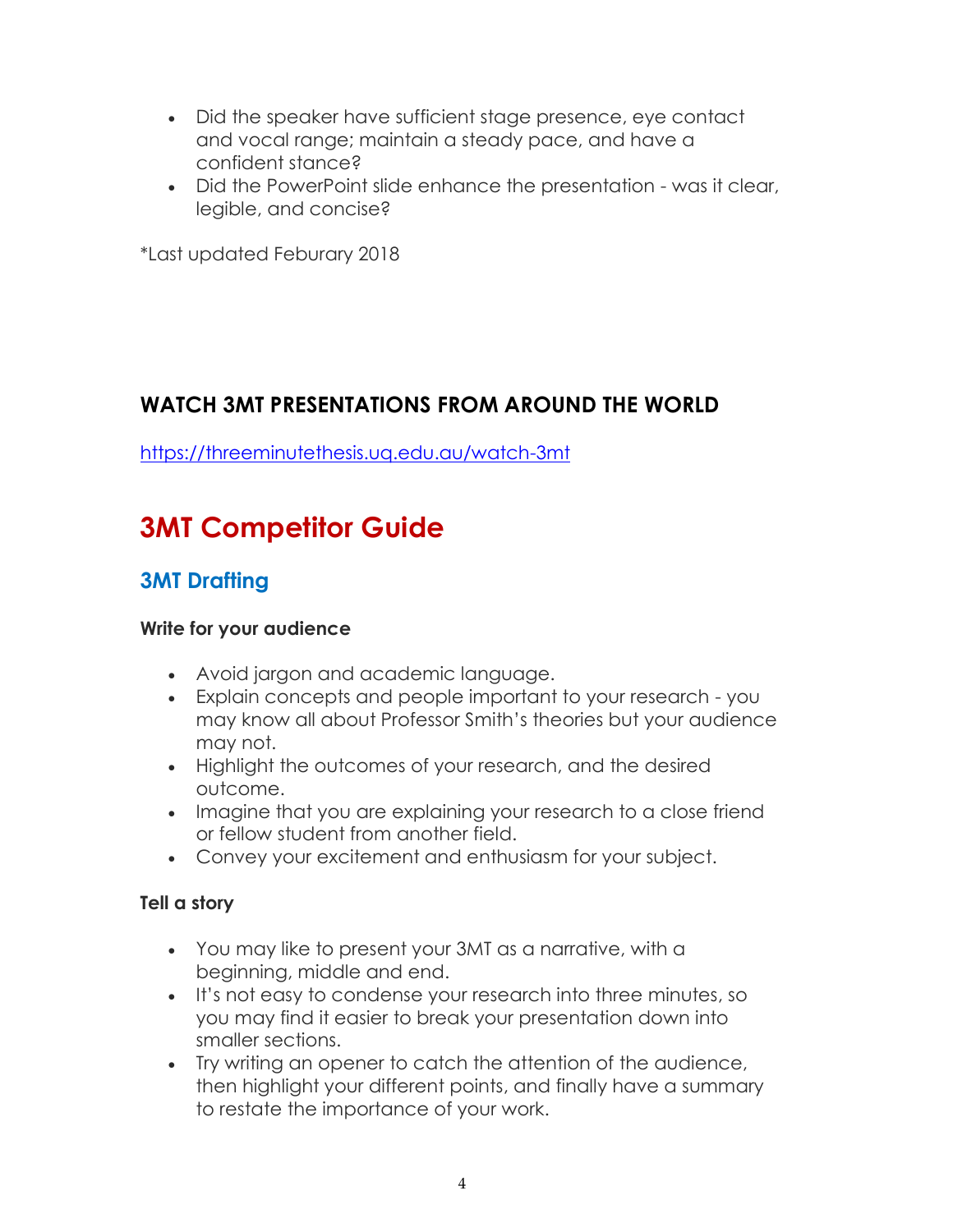#### **Have a clear outcome in mind**

- Know what you want your audience to take away from your presentation.
- Try to leave the audience with an understanding of what you're doing, why it is important, and what you hope to achieve.

#### **Revise**

- Proof your 3MT presentation by reading it aloud, to yourself and to an audience of friends and family.
- Ask for feedback.
- Ask your audience if your presentation clearly highlights what your research is about and why it is important.

# **3MT Slide**

#### **Rules**

Before you start work on your slide, you should take the following rules into account:

- One single static PowerPoint slide is permitted;
- No slide transitions, animations or 'movement' of any description are permitted;
- Your slide is to be presented from the beginning of your oration; and
- No additional electronic media (e.g. sound and video files) are permitted.

#### **Suggestions**

You may like to consider some of the following suggestions.

- Less is more: text and complicated graphics can distract your audience – you don't want them to read your slide instead of listening to your 3MT.
- Personal touches: personal touches can allow your audience to understand the impact of your research.
- Creativity drives interest: do not rely on your slide to convey your message – it should simply complement your oration.
- Work your message: think about how your slide might be able to assist with the format and delivery of your presentation – is there a metaphor that helps explain your research?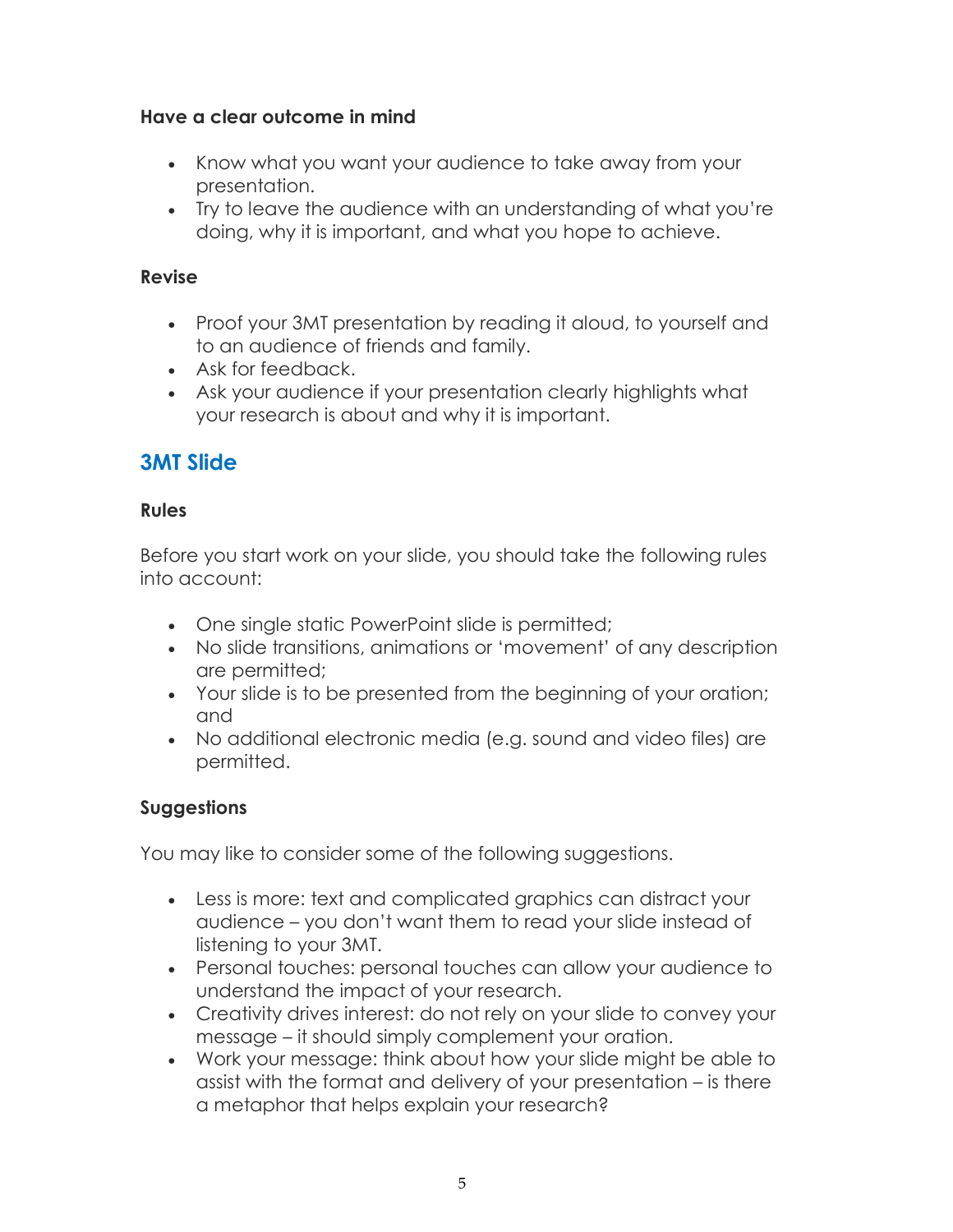• An engaging visual presentation can make or break any oration, so make sure your slide is legible, clear and concise.

# **3MT Presentation**

#### **Practice, practice, practice**

• Feeling nervous before you present is natural, and a little nervousness can even be beneficial to your overall speech. Nonetheless, it is important to practice so you can present with confidence and clarity. Practicing will also help you gauge the timing of your 3MT so that you keep within the time limit.

#### **Vocal range**

- Speak clearly and use variety in your voice (fast/slow, loud/ soft).
- Do not rush find your rhythm.
- Remember to pause at key points as it gives the audience time to think about what you are saying.

#### **Body language**

- Stand straight and confidently.
- Hold your head up and make eye contact.
- Never turn your back to the audience.
- Practise how you will use your hands and move around the stage. It is okay to move around energetically if that is your personality, however it is also appropriate for a 3MT presentation to be delivered from a single spot on stage.
- Do not make the common mistakes of rolling back and forth on your heels, pacing for no reason or playing with your hair as these habits are distracting for the audience.

## **Record yourself**

- Record and listen to your presentation to hear where you pause, speak too quickly or get it just right.
- Then work on your weaknesses and exploit your strengths.

#### **Look to the stars!**

- Watch your role models such as academics, politicians and journalists, and break down their strengths and weaknesses.
- Analyze how they engage with their audience.